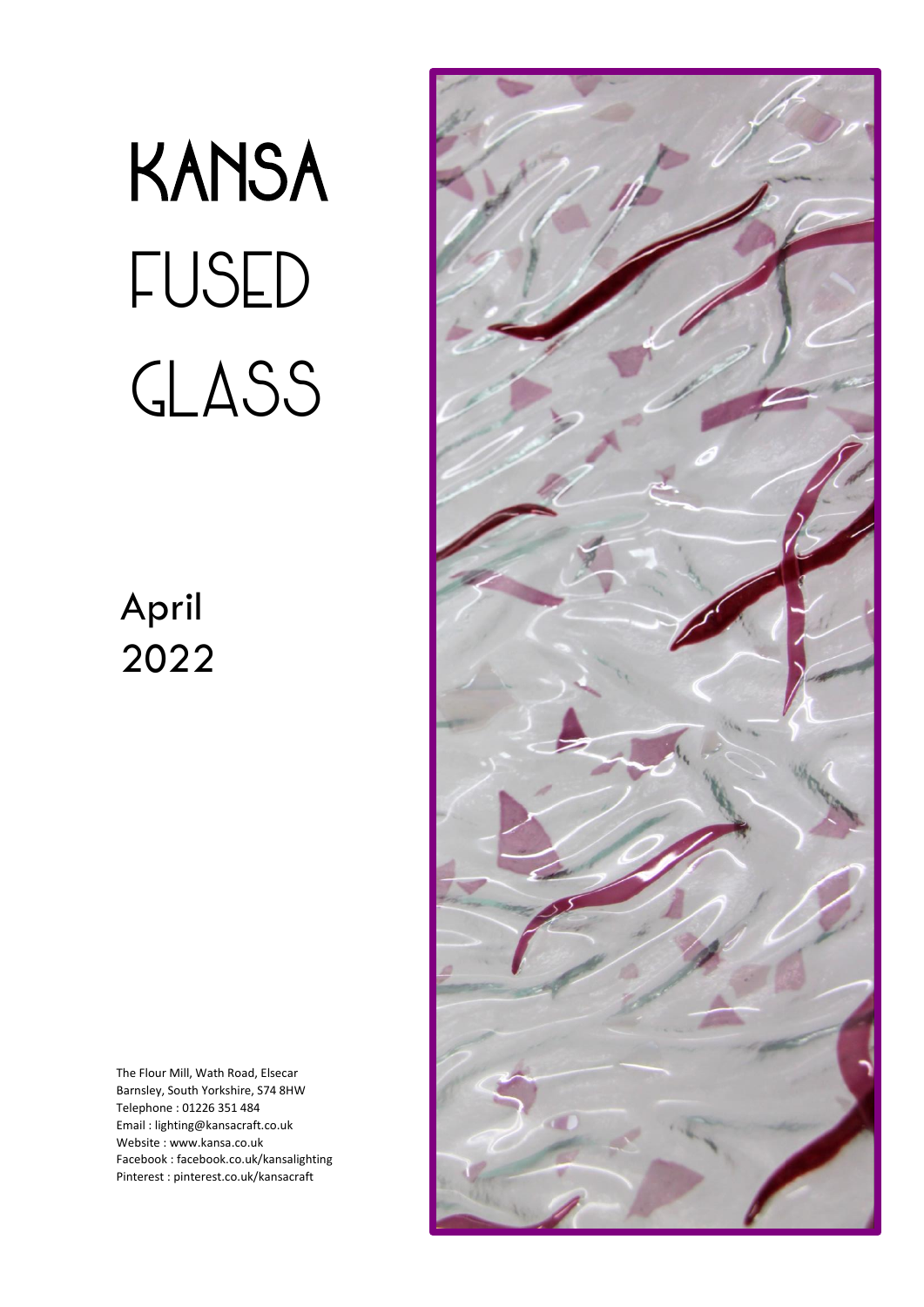#### **Kansa Fusing Glass, Tools & Equipment Price List Apr-22**

#### **How To Order**

Telephone: You can telephone your order on 01226 747424

We will make every effort to ensure that telephone orders are despatched correctly. However, we will only take responsibility when the order is confirmed by email before despatch.

- Email: You can email your order to stainedglass@kansacraft.co.uk
- Online: Internet shopping facility available at www.kansacraft.co.uk

Collection: We are open

 Monday to Friday 9.00am to 5.00pm (except Bank Holidays) The first Saturday of every month - 10.00am to 2.00pm (except the first Saturday in May which will change to the second Saturday due to the May Day Bank Holiday) Please note we are closed ALL Saturdays throughout August

- Payment: We accept cash and the following credit cards Visa, Visa Delta, Mastercard, Maestro, Solo and Electron We no longer accept cheques
- Returns: Goods can only be returned for credit within 2 weeks of purchase and with prior arrangement with our sales staff.

A valid receipt must be provided and all returned items are subject to a 20% restocking fee. The cost of return must be borne by the customer and damage during transit is at the customer's own risk.

#### **Delivery**

We aim to send out all orders on the day we receive them if the order is placed before 2pm.

Small items that fit in a Jiffy Bag are sent by post, expect 3 to 5 day delivery.

Larger items to fit in a cardboard carton are sent for next day delivery by carrier.

Make sure you are in to sign for your goods or inform us when ordering of a safe place where they can be left.

Full and half sheets of glass are despatched in crates on a pallet or can be cut down to send in a normal box.

#### **Carriage Charges**

There have been huge changes in the way carriage is charged to us and this is reflected in our new charging system

Free carriage applies on order values over £500 including VAT, except crated glass

Small items that fit in a Jiffy Bag **EXALL INCO CONTENT** ES.40

Larger items, handicrafts and quarter sheets of glass that fit in a ca  $£12.00$ 

Full and half size sheets of glass crated on a pallet (depending on  $E65 - 278$ 

\* The exceptions are the Scottish Highlands, all UK islands and Northern Ireland. There will be a surcharge for deliveries to these destinations.

#### Damage to Goods in Transit

Please inspect the goods on delivery. If there are any damages, sign the carriers note accordingly and notify us the same day. Claims must be made within 3 days of delivery.

#### **Prices**

Due to recent enormous increases in shipping charges, prices may change more often than normal. Please check website prices.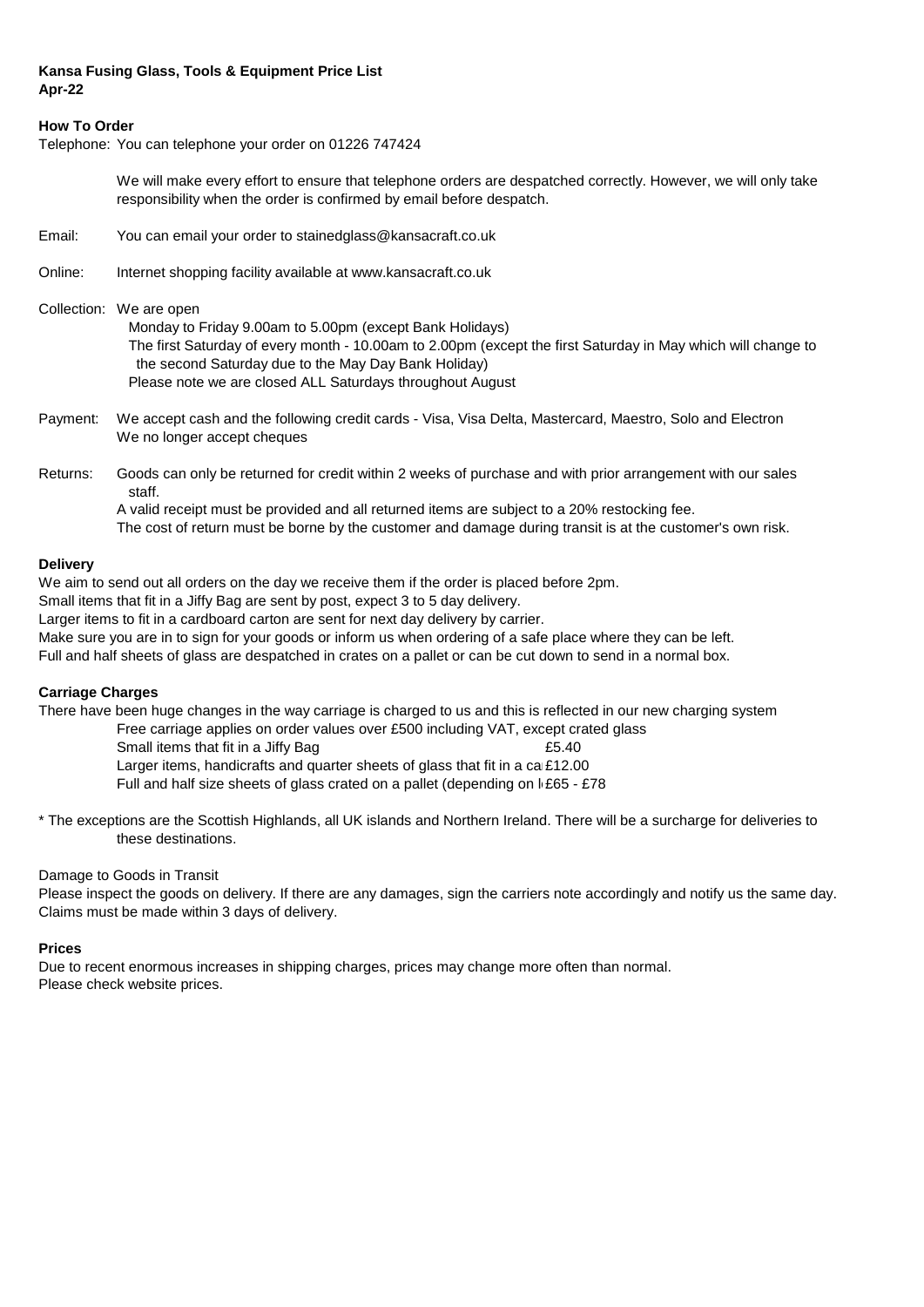### **Kansa Fusing Glass, Tools & Equipment Price List Apr-22 Prices £ include VAT**

| Page 3             | <b>FLOAT GLASS</b>                   | <b>Full Sheet</b>   | <b>Half Sheet</b> | <b>Quarter Sheet</b> | Handicraft |
|--------------------|--------------------------------------|---------------------|-------------------|----------------------|------------|
| CF <sub>2</sub>    | 2mm Float Glass                      | 1220x610mm          | 610x610mm         | 610x305mm            | 200x150mm  |
|                    |                                      | 221.75              | £110.87           | £60.98               | £25.87     |
| CF3                | 3mm Float Glass                      | 660x610mm           | 610x330mm         | 330x305mm            | 200x150mm  |
|                    |                                      | 38.92               | £19.46            | £10.70               | £4.54      |
| CF4                | 4mm Float Glass                      | 660x610mm           | 610x330mm         | 330x305mm            | 200x150mm  |
|                    |                                      | 20.98               | £10.49            | £5.77                | £2.45      |
| CF6                | 6mm Float Glass                      | 802x750mm           | 750x401mm         | 401x375mm            | 200x150mm  |
|                    |                                      | 42.09               | £21.04            | £11.57               | £4.91      |
| CFL4               | 4mm Float Glass - Low Iron           | 802x750mm           | 750x401mm         | 401x375mm            | 200x150mm  |
|                    |                                      | 37.36               | £18.68            | £10.27               | £4.36      |
| Page 9             | <b>VIDRIATE GLASS - Dichroic</b>     | 1/8 sheet (0.015m2) |                   |                      |            |
| VDC431E            | Blue & Copper                        | 21.72               |                   |                      |            |
|                    |                                      |                     |                   |                      |            |
| Page 13            | <b>EASY FUSE FRIT</b>                | $1$ Kg              | 250g              | <b>50g</b>           |            |
| <b>FY111L</b>      | Frit Amber Large                     | 23.04               | 6.77              | 2.24                 |            |
| FY125L             | Frit Dark Green Large                | 23.04               | 6.77              | 2.24                 |            |
| <b>FY135M</b>      | Frit Dark Blue Medium                | 23.04               | 6.77              | 2.24                 |            |
| FY135L             | Frit Dark Blue Large                 | 23.04               | 6.77              | 2.24                 |            |
|                    |                                      |                     |                   |                      |            |
| PAGE 14            | <b>FRITS</b>                         | 1 Kg                | 250g              | 50 <sub>g</sub>      |            |
| <b>F100P</b>       | Clear Powder                         | 33.68               | 13.19             | 3.22                 |            |
| F <sub>100</sub> S | <b>Clear Small Frit</b>              | 33.68               | 13.19             | 3.22                 |            |
| F100M              | Clear Medium Frit                    | 33.68               | 13.19             | 3.22                 |            |
| F100L              | Clear Large Frit                     | 33.68               | 13.19             | 3.22                 |            |
| F307P              | <b>Translucent White Powder</b>      | 36.28               | 13.88             | 3.39                 |            |
| F307S              | <b>Translucent White Small Frit</b>  | 36.28               | 13.88             | 3.39                 |            |
| F307M              | <b>Translucent White Medium Frit</b> | 36.28               | 13.88             | 3.39                 |            |
| F307L              | Translucent White Large Frit         | 36.28               | 13.88             | 3.39                 |            |
| F305P              | Opal Dense White Powder              | 39.21               | 14.65             | 3.58                 |            |
| F305S              | Opal Dense White Small Frit          | 39.21               | 14.65             | 3.58                 |            |
| F305M              | Opal Dense White Medium Frit         | 39.21               | 14.65             | 3.58                 |            |
| F305L              | Opal Dense White Large Frit          | 39.21               | 14.65             | 3.58                 |            |
| F112P              | Amber Powder                         | 58.23               | 19.69             | 4.81                 |            |
| F112S              | <b>Amber Small Frit</b>              | 58.23               | 19.69             | 4.81                 |            |
| F112M              | Amber Medium Frit                    | 58.23               | 19.69             | 4.81                 |            |
| F112L              | Amber Large Frit                     | 58.23               | 19.69             | 4.81                 |            |
| F116P              | <b>Brown Powder</b>                  | 35.69               | 13.72             | 3.35                 |            |
| F116S              | <b>Brown Small Frit</b>              | 35.69               | 13.72             | 3.35                 |            |
| F116M              | Brown Medium Frit                    | 35.69               | 13.72             | 3.35                 |            |
| F116L              | <b>Brown Large Frit</b>              | 35.69               | 13.72             | 3.35                 |            |
| F601P              | Opal Dense Ivory White Powder        | 46.33               | 16.54             | 4.04                 |            |
| F601S              | Opal Dense Ivory White Small Frit    | 42.98               | 15.65             | 3.83                 |            |
| F601M              | Opal Dense Ivory White Medium Frit   | 42.98               | 15.65             | 3.83                 |            |
| F601L              | Opal Dense Ivory White Large Frit    | 42.98               | 15.65             | 3.83                 |            |
| F122P              | Pale Green Powder                    | 35.69               | 13.72             | 3.35                 |            |
| F122S              | Pale Green Small Frit                | 35.69               | 13.72             | 3.35                 |            |
| F122M              | Pale Green Medium Frit               | 35.69               | 13.72             | 3.35                 |            |
| F <sub>122</sub> L | Pale Green Large Frit                | 35.69               | 13.72             | 3.35                 |            |
| F124P              | Mid Green Powder                     | 35.69               | 13.72             | 3.35                 |            |
| $\overline{F124S}$ | Mid Green Small Frit                 | 35.69               | 13.72             | 3.35                 |            |
| F124M              | Mid Green Medium Frit                | 35.69               | 13.72             | 3.35                 |            |
| F124L              | Mid Green Large Frit                 | 35.69               | 13.72             | 3.35                 |            |
| F126P              | Dark Green Powder                    | 35.53               | 13.68             | 3.34                 |            |
| F126S              | Dark Green Small Frit                | 35.53               | 13.68             | 3.34                 |            |
| F126M              | Dark Green Medium Frit               | 35.53               | 13.68             | 3.34                 |            |
| F126L              | Dark Green Large Frit                | 35.53               | 13.68             | 3.34                 |            |
| F132P              | Pale Blue Powder                     | 35.69               | 13.72             | 3.35                 |            |
| F132S              | Pale Blue Small Frit                 | 35.69               | 13.72             | 3.35                 |            |
| F132M              | Pale Blue Medium Frit                | 35.69               | 13.72             | 3.35                 |            |
| F132L              | Pale Blue Large Frit                 | 35.69               | 13.72             | 3.35                 |            |
| F134P              | Mid Blue Powder                      | 35.44               | 13.66             | 3.34                 |            |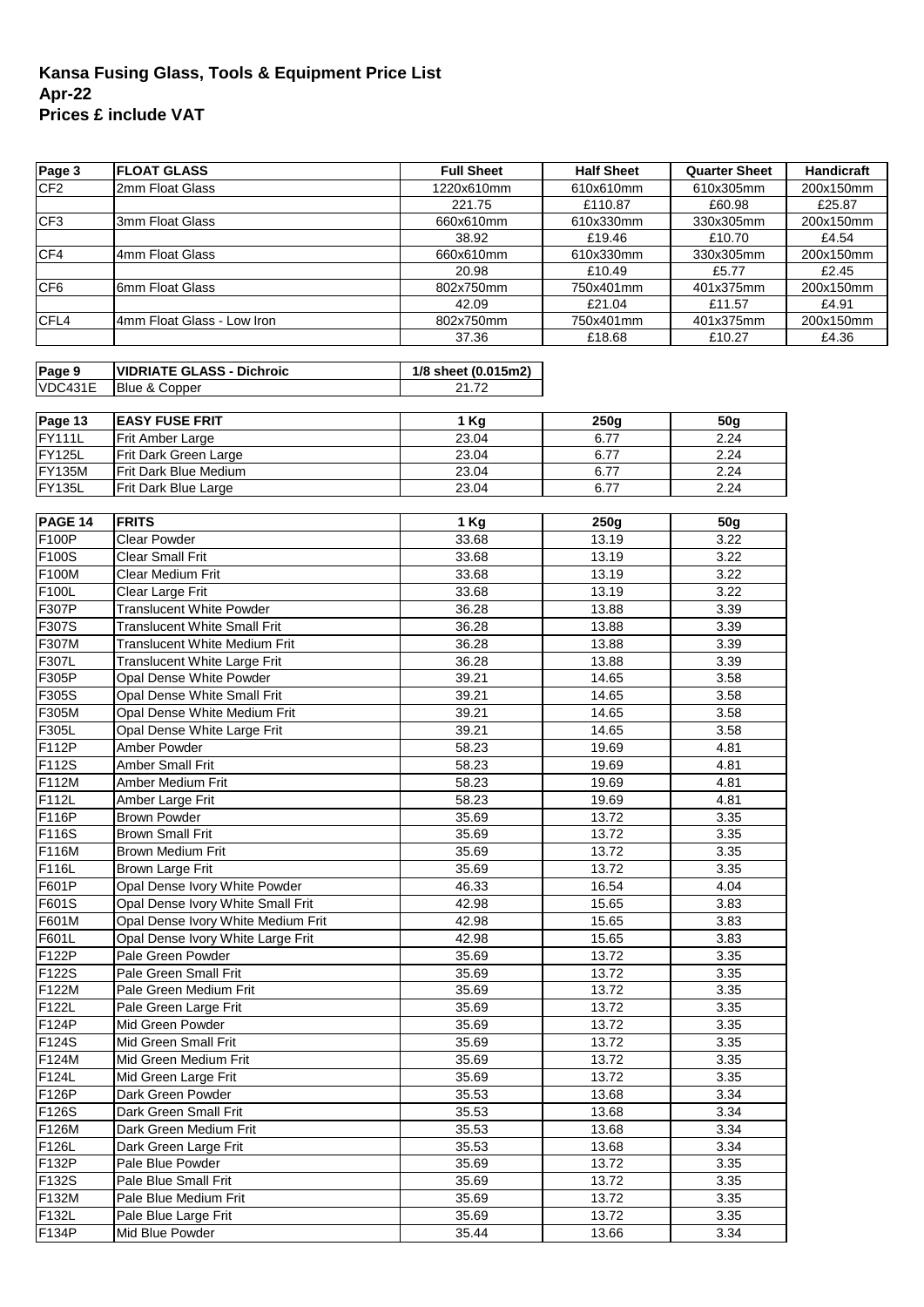| PAGE 14        | <b>FRITS</b>                    | 1 Kg               | 250g  | 50 <sub>g</sub> |
|----------------|---------------------------------|--------------------|-------|-----------------|
| F134S          | Mid Blue Small Frit             | 35.44              | 13.66 | 3.34            |
| F134M          | Mid Blue Medium Frit            | 35.44              | 13.66 | 3.34            |
| F134L          | Mid Blue Large Frit             | 35.44              | 13.66 | 3.34            |
| F335P          | Opal Dense Blue Powder          | 38.29              | 14.41 | 3.52            |
| F335S          | Opal Dense Blue Small Frit      | 38.29              | 14.41 | 3.52            |
| F335M          | Opal Dense Blue Medium Frit     | 38.29              | 14.41 | 3.52            |
| F335L          | Opal Dense Blue Large Frit      | 38.29              | 14.41 | 3.52            |
| F5322P         | Pale Aqua Powder                | 35.69              | 13.72 | 3.35            |
| F5322S         | Pale Aqua Small Frit            | 35.69              | 13.72 | 3.35            |
| F5322M         | Pale Aqua Medium Frit           | 35.69              | 13.72 | 3.35            |
| F5322L         | Pale Aqua Large Frit            | 35.69              | 13.72 | 3.35            |
| F5326P         | Dark Aqua Powder                | 38.37              | 14.43 | 3.53            |
| F5326S         | Dark Aqua Small Frit            | 38.37              | 14.43 | 3.53            |
| F5326M         | Dark Aqua Medium Frit           | 38.37              | 14.43 | 3.53            |
| F5326L         | Dark Aqua Large Frit            | 38.37              | 14.43 | 3.53            |
|                |                                 |                    |       |                 |
| <b>PAGE 15</b> | <b>FRITS</b>                    | 1 Kg               | 250g  | 50g             |
| F142P          | Pale Violet Powder              | 35.69              | 13.72 | 3.35            |
| F142S          | Pale Violet Small Frit          | 35.69              | 13.72 | 3.35            |
| F142M          | Pale Violet Medium Frit         | 35.69              | 13.72 | 3.35            |
| F142L          | Pale Violet Large Frit          | 35.69              | 13.72 | 3.35            |
| F144P          | Mid Violet Powder               | 35.69              | 13.72 | 3.35            |
| F144S          | Mid Violet Small Frit           | 35.53              | 13.68 | 3.34            |
| F144M          | Mid Violet Medium Frit          | 35.53              | 13.68 | 3.34            |
| F144L          | Mid Violet Large Frit           | 35.53              | 13.68 | 3.34            |
| F146P          | Dark Violet Powder              | 38.46              | 14.45 | 3.53            |
| F146S          | Dark Violet Small Frit          | 38.46              | 14.45 | 3.53            |
| F146M          | Dark Violet Medium Frit         | 38.46              | 14.45 | 3.53            |
| F146L          | Dark Violet Large Frit          | 38.46              | 14.45 | 3.53            |
| F154P          | Cherry Red Powder               | 47.09              | 16.74 | 4.09            |
| F154S          | <b>Cherry Red Small Frit</b>    | 47.09              | 16.74 | 4.09            |
| F154M          | Cherry Red Medium Frit          | 47.09              | 16.74 | 4.09            |
| F154L          | Cherry Red Large Frit           | 47.09              | 16.74 | 4.09            |
| F457P          | <b>Grenadine Red Powder</b>     | 39.71              | 14.79 | 3.61            |
| F457S          | <b>Grenadine Red Small Frit</b> | 39.71              | 14.79 | 3.61            |
| F457M          | Grenadine Red Medium Frit       | 39.71              | 14.79 | 3.61            |
| F457L          | Grenadine Red Large Frit        | 39.71              | 14.79 | 3.61            |
| F357P          | Opal Mid Red Powder             | 42.23              | 15.45 | 3.78            |
| F357S          | Opal Mid Red Small Frit         | 42.23              | 15.45 | 3.78            |
| F357M          | Opal Mid Red Medium Frit        | 42.23              | 15.45 | 3.78            |
| F357L          | Opal Mid Red Large Frit         | 42.23              | 15.45 | 3.78            |
| F161P          | <b>Yellow Powder</b>            | $\overline{4}1.22$ | 15.19 | 3.71            |
| F161S          | <b>Yellow Small Frit</b>        | 41.22              | 15.19 | 3.71            |
| F161M          | Yellow Medium Frit              | 41.22              | 15.19 | 3.71            |
| F161L          | <b>Yellow Large Frit</b>        | 41.22              | 15.19 | 3.71            |
| F365P          | Opal Dense Yellow Powder        | 44.41              | 16.03 | 3.92            |
| F365S          | Opal Dense Yellow Small Frit    | 44.41              | 16.03 | 3.92            |
| F365M          | Opal Dense Yellow Medium Frit   | 44.41              | 16.03 | 3.92            |
| F365L          | Opal Dense Yellow Large Frit    | 44.41              | 16.03 | 3.92            |
| F174P          | Orange Powder                   | 41.98              | 15.39 | 3.76            |
| F174S          | Orange Small Frit               | 41.98              | 15.39 | 3.76            |
| F174M          | Orange Medium Frit              | 41.98              | 15.39 | 3.76            |
| F174L          | Orange Large Frit               | 41.98              | 15.39 | 3.76            |
| F375P          | Opal Orange Powder              | 38.29              | 14.41 | 3.52            |
| F375S          | Opal Orange Small Frit          | 38.29              | 14.41 | 3.52            |
| F375M          | Opal Orange Medium Frit         | 38.29              | 14.41 | 3.52            |
| F375L          | Opal Orange Large Frit          | 38.29              | 14.41 | 3.52            |
| F194P          | Mid Pink Powder                 | 71.30              | 23.15 | 5.66            |
| F194S          | Mid Pink Small Frit             | 71.30              | 23.15 | 5.66            |
| F194M          | Mid Pink Medium Frit            | 71.30              | 23.15 | 5.66            |
| F194L          | Mid Pink Large Frit             | 71.30              | 23.15 | 5.66            |
| F395P          | Opal Pink Powder                | 58.99              | 19.89 | 4.86            |
| F395S          | Opal Pink Small Frit            | 58.99              | 19.89 | 4.86            |
| F395M          | Opal Pink Medium Frit           | 58.99              | 19.89 | 4.86            |
| F395L          | Opal Pink Large Frit            | 58.99              | 19.89 | 4.86            |
| F491P          | Peach Powder                    | 55.80              | 19.05 | 4.66            |
| F491S          | Peach Small Frit                | 55.80              | 19.05 | 4.66            |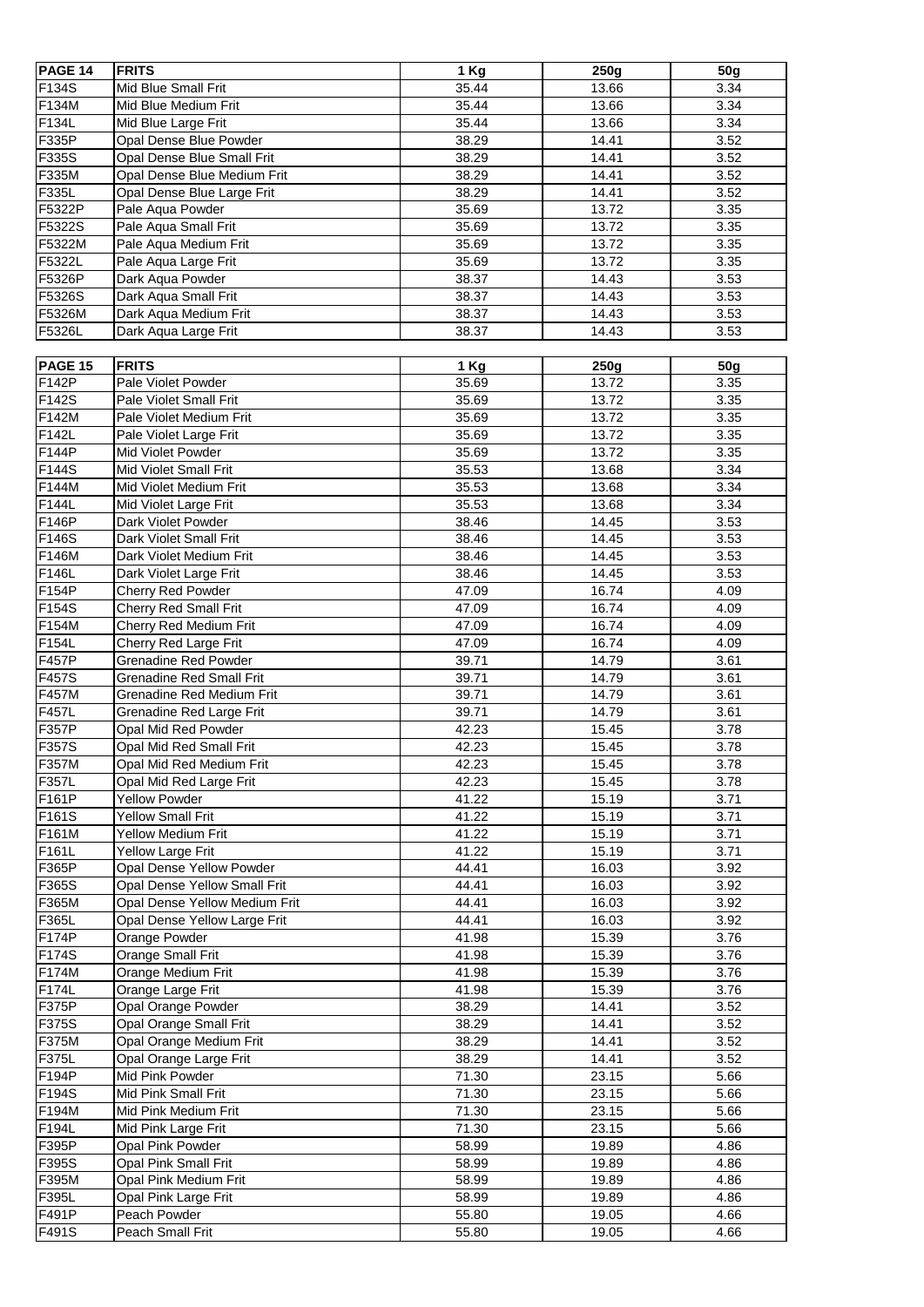| <b>PAGE 15</b>   | <b>FRITS</b>                       | 1 Kg      | 250g    | <b>50g</b>      |
|------------------|------------------------------------|-----------|---------|-----------------|
| F491M            | Peach Medium Frit                  | 55.80     | 19.05   | 4.66            |
| F491L            | Peach Large Frit                   | 55.80     | 19.05   | 4.66            |
| F188P            | <b>Black Powder</b>                | 41.98     | 15.39   | 3.76            |
| F188S            | <b>Black Small Frit</b>            | 41.98     | 15.39   | 3.76            |
| F188M            | <b>Black Medium Frit</b>           | 41.98     | 15.39   | 3.76            |
| F188L            | <b>Black Large Frit</b>            | 41.98     | 15.39   | 3.76            |
|                  |                                    |           |         |                 |
| <b>NEW</b>       | FRITS - not in catalogue           | 1 Kg      | 250g    | 50g             |
| F626P            | Pea Green Opal Powder              | 38.29     | 14.41   | 3.52            |
| F626S            | Pea Green Opal Small Frit          | 38.29     | 14.41   | 3.52            |
| F626M            | Pea Green Opal Medium Frit         | 38.29     | 14.41   | 3.52            |
| F626L            | Pea Green Opal Large Frit          | 38.29     | 14.41   | 3.52            |
| F632P            | Aqua Opal Powder                   | 38.29     | 14.41   | 3.52            |
| F632S            | Aqua Opal Small Frit               | 38.29     | 14.41   | 3.52            |
| F632M            | Aqua Opal Medium Frit              | 38.29     | 14.41   | 3.52            |
| F632L            | Aqua Opal Large Frit               | 38.29     | 14.41   | 3.52            |
|                  |                                    |           |         |                 |
| PAGE 17          | <b>CONFETTI</b>                    | 400g      | 200g    | 50g             |
| C305             | Opal White Confetti                | 34.31     | 18.11   | 4.77            |
| C306             | Opal Dense White Confetti          | 39.40     | 20.79   | 5.47            |
| C605             | Opal Dense Ivory White Confetti    | 42.00     | 22.17   | 5.83            |
| C112             | Amber Confetti                     | 44.01     | 23.23   | 6.11            |
| C116             | <b>Brown Confetti</b>              | 33.24     | 17.55   | 4.62            |
| C122             | Pale Green Confetti                | 33.24     | 17.55   | 4.62            |
| C <sub>124</sub> | Mid Green Confetti                 | 33.24     | 17.55   | 4.62            |
| C126             | Dark Green Confetti                | 33.60     | 17.73   | 4.67            |
| C127             | Aventurine Green Confetti          | 38.45     | 20.29   | 5.34            |
| C132             | Pale Blue Confetti                 | 33.24     | 17.55   | 4.62            |
| C134             | Mid Blue Confetti                  | 33.95     | 17.92   | 4.72            |
| C335             | Opal Dense Blue Confetti           | 38.33     | 20.23   | 5.32            |
| C5322            | Pale Aqua Confetti                 | 33.24     | 17.55   | 4.62            |
| C5326            | Dark Aquamarine Confetti           | 39.04     | 20.6    | 5.42            |
| C142             | Pale Violet Confetti               | 33.24     | 17.55   | 4.62            |
| C146             | Dark Violet Confetti               | 38.45     | 20.29   | 5.34            |
| C154             | Cherry Red Confetti                | 46.97     | 24.79   | 6.52            |
| C457             | <b>Granadine Red Confetti</b>      | 37.98     | 20.04   | 5.27            |
| C357             | Opal Red Confetti                  | 40.22     | 21.23   | 5.59            |
| C367             | Opal Yellow Confetti               | 41.17     | 21.73   | 5.72            |
| C365             | Opal Dense Yellow Confetti         | 42.47     | 22.42   | 5.9             |
| C174             | Orange Confetti                    | 36.08     | 19.04   | 5.01            |
| C375             | Opal Orange Confetti               | 36.56     | 19.29   | 5.08            |
| C194             | Mid Pink Confetti                  | 52.53     | 27.72   | 7.3             |
| C395             | Opal Pink Confetti                 | 53.35     | 28.16   | 7.41            |
| C491             | Peach Confetti                     | 66.25     | 34.96   | 9.2             |
| C188             | <b>Black Confetti</b>              | 37.98     | 20.04   | 5.27            |
|                  |                                    |           |         |                 |
| <b>NEW</b>       | <b>CONFETTI - not in catalogue</b> | 400g      | 200g    | 50 <sub>g</sub> |
| C626             | Green Confetti                     | 38.33     | 20.23   | 5.32            |
| C833             | Aquamarine Confetti                | 38.45     | 20.29   | 5.34            |
| C681             | Grey Confetti                      | 35.37     | 18.67   | 4.91            |
|                  |                                    |           |         |                 |
| PAGE 18          | <b>RODS</b>                        | 250g tube | 10 pack |                 |
| R100             | Clear Rods                         | 43.31     | 11.54   |                 |
| R305             | Dense White Opal Rods              | 57.24     | 17.58   |                 |
| R112             | Amber Rods                         | 82.10     | 21.02   |                 |
| R122             | Pale Green Rods                    | 45.11     | 11.98   |                 |
| R124             | Mid Green Rods                     | 45.11     | 11.98   |                 |
| R132             | Pale Blue Rods                     | 46.47     | 12.31   |                 |
| R134             | Mid Blue Rods                      | 46.39     | 12.29   |                 |
| R335             | Opal Dense Blue Rods               | 53.73     | 14.09   |                 |
| R5324            | Mid Aqua Rods                      | 45.11     | 11.98   |                 |
| R142             | Pale Violet Rods                   | 46.47     | 12.31   |                 |
| R <sub>154</sub> | Cherry Red Rods                    | 70.31     | 18.14   |                 |
| R355             | Opal Red Dense Rods                | 60.83     | 15.82   |                 |
| R367             | Opal Yellow Rods                   | 60.14     | 15.65   |                 |
| R <sub>174</sub> | Orange Rods                        | 49.98     | 13.17   |                 |
| R188             | Opal Black Rods                    | 53.22     | 13.96   |                 |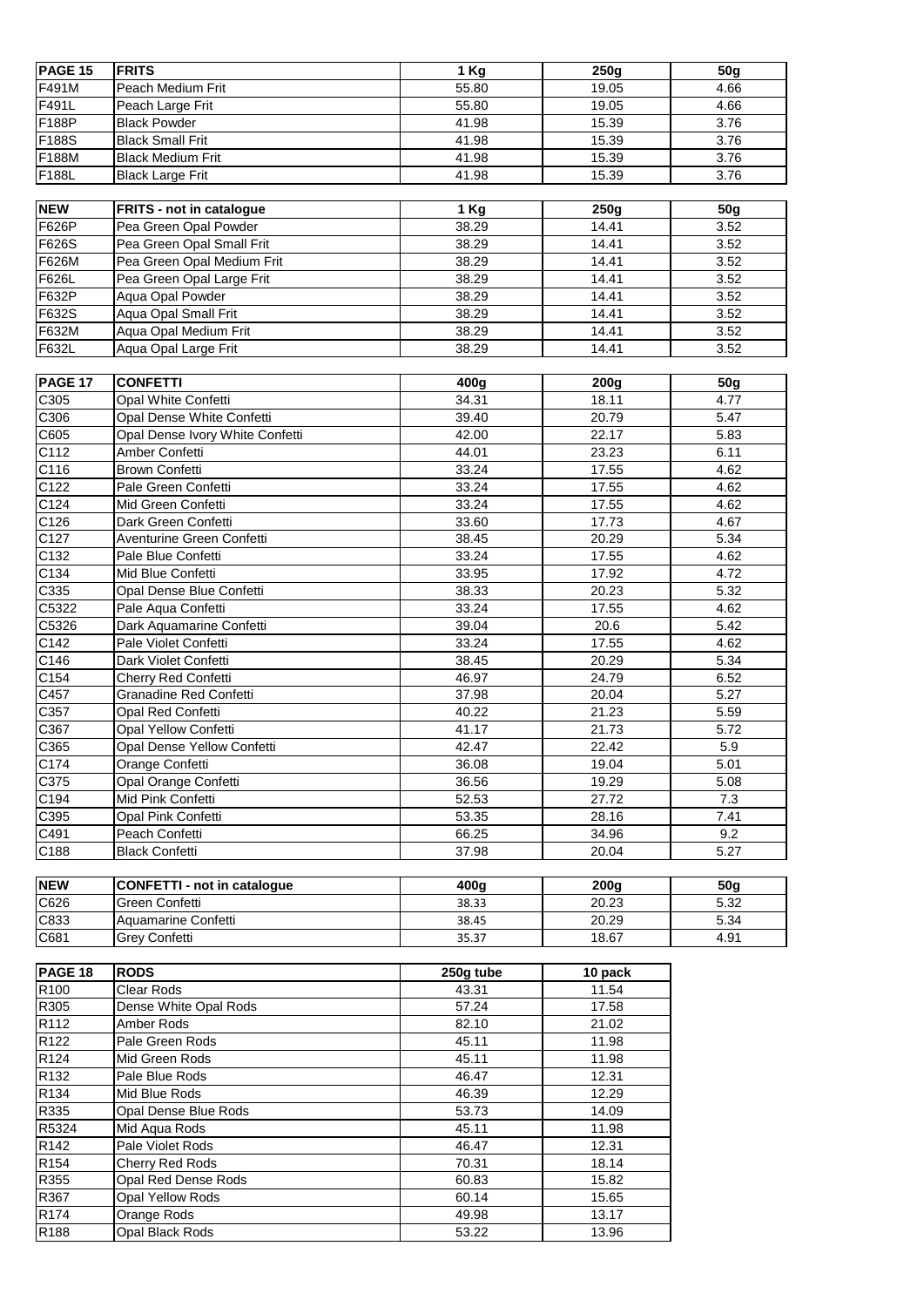| PAGE 18                     | <b>RODS</b>                              | 250g tube | 10 pack |
|-----------------------------|------------------------------------------|-----------|---------|
| R <sub>194</sub>            | Mid Pink Rods                            | 51.26     | 13.48   |
|                             |                                          |           |         |
|                             |                                          |           |         |
| PAGE 26                     | <b>STUDIO SUPPLIES</b>                   |           |         |
| GLUE24                      | General Fuser's Glue 118ml               | 12.13     |         |
| $\overline{\text{W}}$ IRE22 | Wire 0.5mm High Temperature              | 5.44      |         |
| WIRE36                      | Wire 1.4mm High Temperature              | 6.18      |         |
| <b>PTW</b>                  | White Tile Black Paint 250ml             | 22.83     |         |
|                             |                                          |           |         |
| PAGE 27                     | <b>STUDIO SUPPLIES</b>                   |           |         |
| CUT23                       | K Star Supercutter                       | 21.45     |         |
| GRIND37                     | Abrasive hand Pad                        | 25.38     |         |
| CUT36                       | Dragon Supercutter                       | 8.90      |         |
| PLIER23                     | <b>Grozing Pliers</b>                    | 6.13      |         |
| CUT39                       | Glastar Strip & Circle Cutter            | 51.12     |         |
| PLIER24                     | <b>Cut Running Pliers Steel</b>          | 18.52     |         |
| GLASS23                     | <b>Safety Glasses</b>                    | 2.76      |         |
| KILN29                      | Kiln Shelf Support                       | 2.40      |         |
| PLIER29                     | <b>Plastic Cut Runners</b>               | 6.87      |         |
| CLEAN23                     | Glass Cleaner 660ml                      | 5.20      |         |
| CUT26                       | 300mm (12") Cutting Square               | 6.81      |         |
|                             |                                          |           |         |
|                             |                                          |           |         |
| <b>PAGE 28</b>              | <b>STUDIO SUPPLIES</b>                   |           |         |
| MOULD67                     | <b>Steel Milos Mould</b>                 | 34.75     |         |
| MOULD62                     | <b>Radial Plate</b>                      | 19.08     |         |
| MOULD38                     | Square Candle Cup                        | 17.10     |         |
|                             |                                          |           |         |
| <b>PAGE 29</b>              | <b>STUDIO SUPPLIES</b>                   |           |         |
| MOULD49                     | <b>Small Flared Bowl</b>                 | 21.30     |         |
| MOULD48                     | <b>Flared Dinner Plate</b>               | 29.10     |         |
| MOULD39                     | Recesses Arch                            | 21.66     |         |
|                             |                                          |           |         |
| <b>PAGE 30</b>              | <b>MOULD MATERIAL</b>                    |           |         |
| MOULD28                     | Mouldable Compound                       | 108.99    |         |
| BOARD86                     | Shelf Board 6mm                          | 25.26     |         |
| BOARD29                     | Shelf Board 10mm                         | 36.34     |         |
| MOULD68                     | Mould hardener                           | 25.17     |         |
| MOULD72                     | Fine base Powder 1kg                     | 20.04     |         |
| CORD34                      | <b>Fibre Cord</b>                        | 1.20      |         |
|                             |                                          |           |         |
| PAPER23                     | Shelf Paper 610mm x 1m                   | 12.15     |         |
| PRIME42                     | Shelf Primer 150g                        | 3.24      |         |
| PRIME38                     | Shelf Primer 1kg                         | 15.73     |         |
| BRUSH74                     | Haik Brush                               | 15.03     |         |
|                             |                                          |           |         |
| <b>NEW</b>                  | <b>MOULD MATERIAL - not in catalogue</b> |           |         |
| PAPER26                     | Papyros Paper 1040mm x 1m                | 10.30     |         |
| PAPER24                     | Papyros Paper 520mm x 500mm              | 2.58      |         |
|                             |                                          |           |         |
| PAGE 31                     | <b>KILNS</b>                             |           |         |
| KILN24                      | 13Amp Fusion 8 Kit                       | 63.79     |         |
|                             |                                          |           |         |
| <b>PAGE 32</b>              | <b>KILNS</b>                             |           |         |
| KILN33                      | 13Amp Quartzfire                         | 2400.00   |         |
| KILN34                      | 13Amp Quartzfire Kit                     | 139.27    |         |
|                             |                                          |           |         |
| PAGE 34                     | <b>ILLUMINATED DISPLAY</b>               |           |         |
| BASE84                      | Round Wooden Base Un-Wired               | 20.04     |         |
|                             |                                          |           |         |
| BASE83                      | Round Wooden Base Wired                  | 27.72     |         |
| BASE82                      | Round Chrome Base Un-Wired               | 12.42     |         |
| BASE79                      | Round Chrome Base Wired                  | 20.1      |         |
| BASE78                      | Square Matt Nickel Base Un-Wired         | 23.04     |         |
| BASE77                      | Square Matt Nickel Base Wired            | 15.36     |         |
| BASE86                      | Round Wooden Effect Metal Base Un-Wired  | 11.4      |         |
| BASE85                      | Round Wooden Effect Metal Base Wired     | 19.08     |         |
|                             |                                          |           |         |
| PAGE 35                     | <b>WALL LIGHTS</b>                       |           |         |
| WALL47                      | Single Milos Wall Mount                  | 24.00     |         |
|                             |                                          |           |         |
|                             |                                          |           |         |